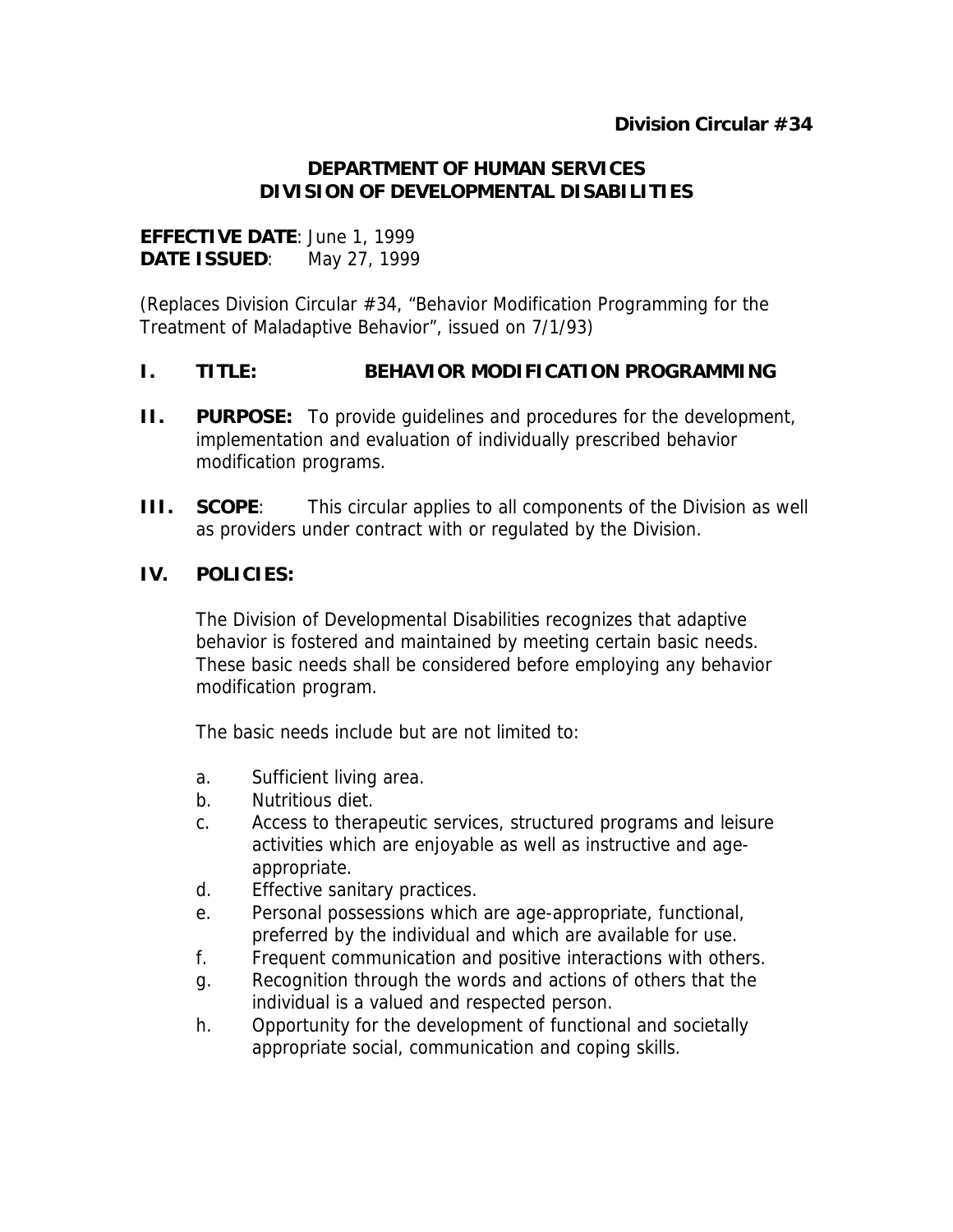All individually prescribed behavior modification programs shall be designed in accordance with professional ethical standards and currently accepted practice. These individually prescribed behavior modification programs shall be developed on the basis of a reasonable expectation of effecting future behavioral improvement by the individual. Maximum respect for the individual's personal dignity shall be reflected.

All approved individually prescribed behavior modification programs shall be incorporated into the Individual Habilitation Plan (IHP).

Whenever possible, strategies in Level I should be used to help people learn new behaviors or cease to engage in behaviors that are personally counter productive.

The Division recognizes that in addressing certain behaviors, Level I strategies alone may not be effective. In such instances, Levels II or III strategies may be approved in accordance with the policies outlined in this circular. There shall be documented evidence that Level I strategies have not been sufficiently effective and/or that the exhibited behavior is so dangerous to self or others as to require the immediate use of Levels II and/or III strategies. The Division further recognizes that in certain cases, the least restrictive yet most effective strategy may be a Level II and/or III. It is not the Division's intention to imply a necessary correspondence between behaviors and strategies such that more difficult behavior problems require more aversive techniques but to allow for the possibility that such a relationship exists.

No component of the Division or any service provider shall be authorized to implement individually prescribed behavior modification programs using Levels II or III strategies without having a comprehensive written procedure manual. The manual shall have been approved in writing by the Director, Division of Developmental Disabilities.

Service providers may elect to develop a Memorandum of Understanding with the appropriate regional office(s) of Community Services to use the Division's Community Services Behavior Management Manual.

Individually prescribed behavior modification programs may only be implemented when in full compliance with the standards of this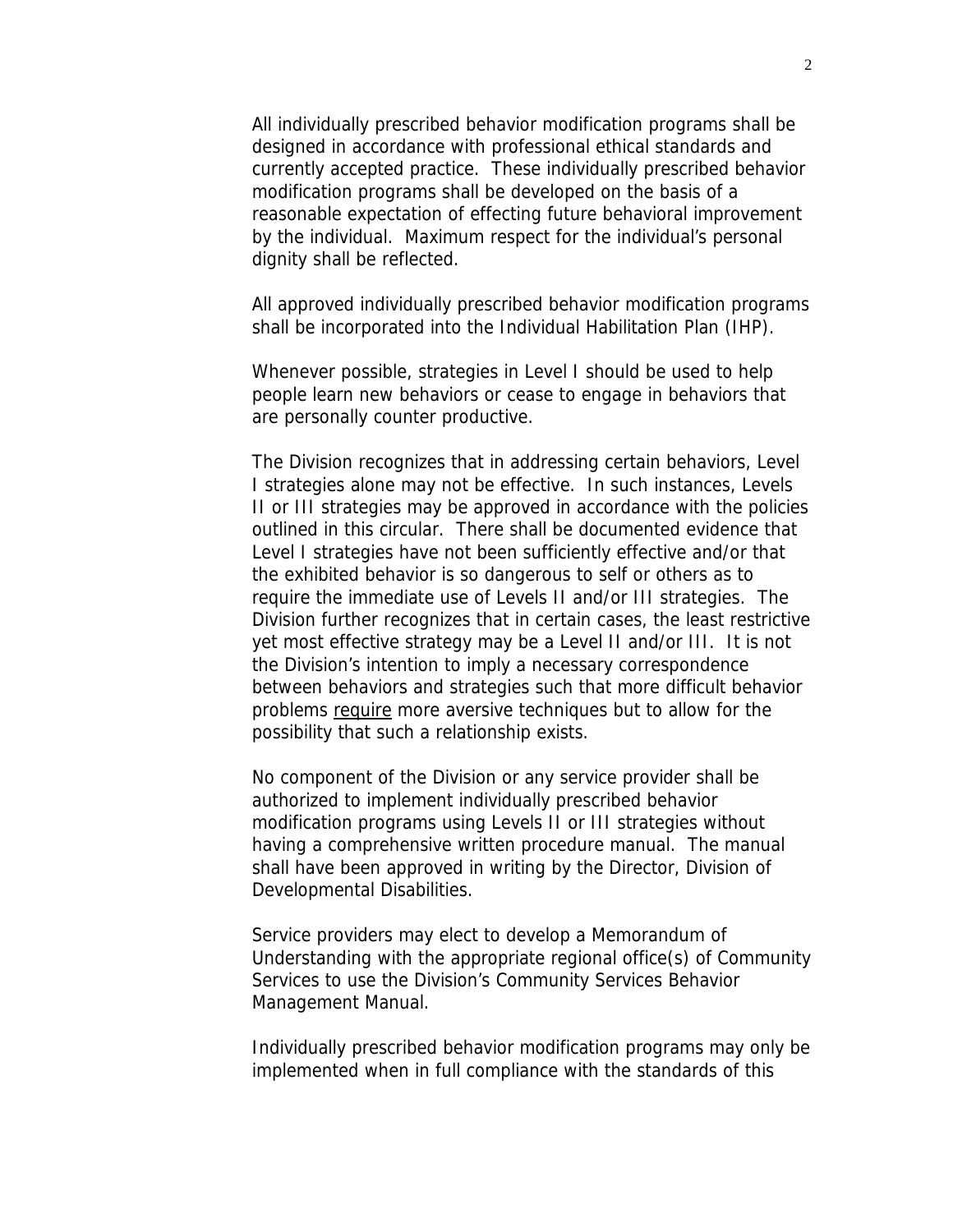circular and the Division's components or service providers approved policies and procedures.

When the individual receives services from more than one agency, staff from those agencies shall cooperate in developing a single comprehensive behavior program. Ultimately, consensus on the individually prescribed behavior modification program is essential.

Level II or III strategies shall not be used for the convenience of staff or as a substitute for activities or more appropriate treatment. The application of any strategy in willful violation of provisions of this circular may be construed as physical, psychological and/or verbal abuse.

Research potentially affecting the health, safety or welfare of the individual must be approved in accordance with the Division Circular #27.

Seclusion (placing an individual alone in a locked room) shall be prohibited except as shall be specifically authorized by the Division Director. A room used for the purpose of implementing a time out procedure as described in the circular shall not be considered to be seclusion.

#### **V. STANDARDS:**

- A. Definitions For the purpose of this circular, the following terms shall have the meanings defined herein:
	- 1. Behavior Management Committee (BMC) Refer to Division Circular #18.
	- 2. Chief Executive Officer (CEO) means the person with administrative authority over a developmental center, a provider agency or a private mental retardation facility licensed in accordance with N.J.A.C. 10:47.
	- 3. Human Rights Committee (HRC) Refer to Division Circular #4.
	- 4. Informed Consent Refer to Division Circular #41.
	- 5. Interdisciplinary Team  $(IDT)$  Refer to Division Circular #35.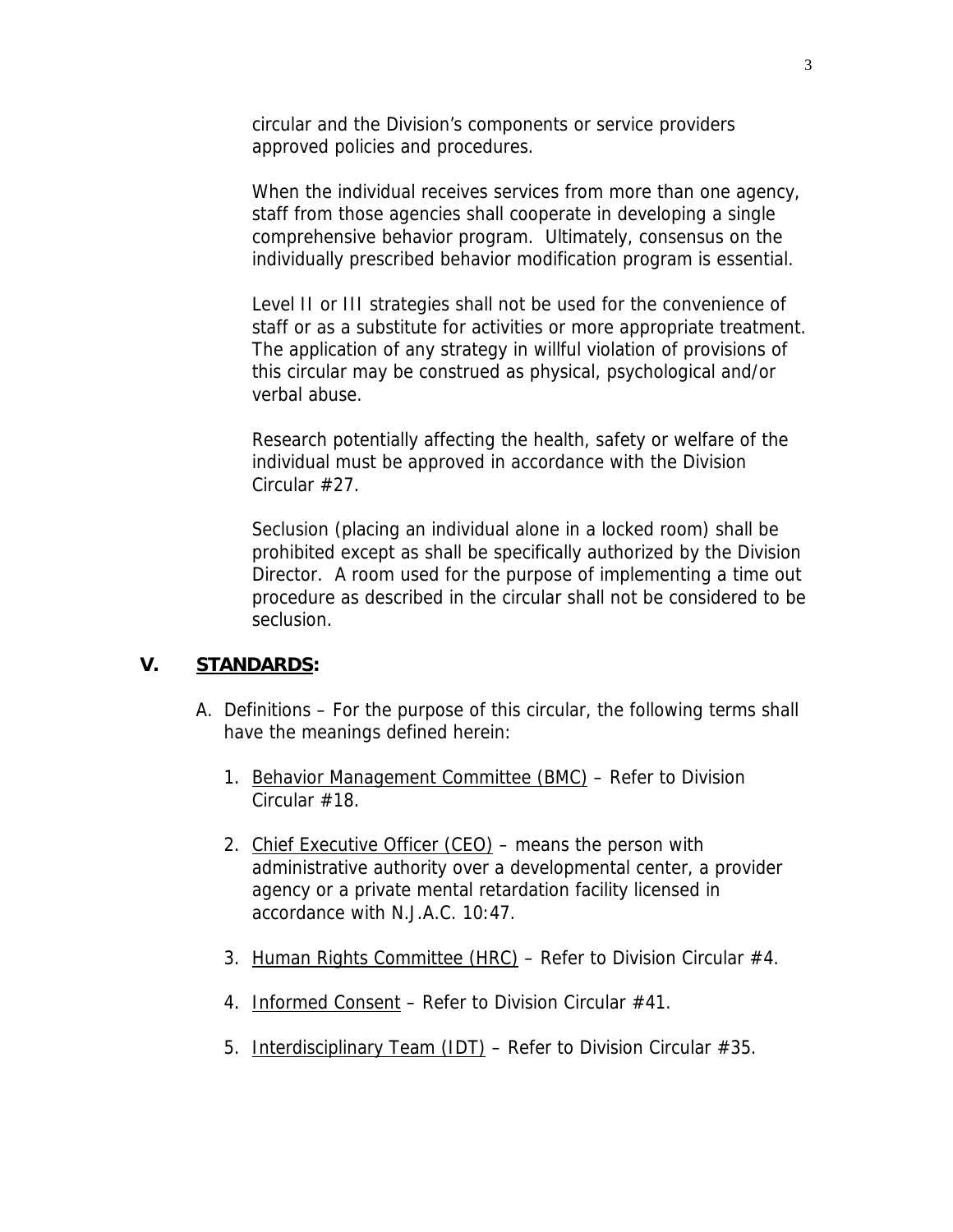6. Regional Administrator  $(RA)$  – means the person with administrative authority over a Regional Office of Community Services.

7. Target Behavior – Any operationally defined behavior that is the focus of an individually prescribed behavior modification program.

B. Clinical Guidelines for Individually Prescribed Behavior Modification Programs

All individually prescribed behavior modification programs shall emphasize the development of alternative, adaptive behaviors rather than merely the elimination or suppression of maladaptive ones. Therefore, all individually prescribed behavior modification programs utilizing Levels II or III procedures shall also include provisions for teaching and positively reinforcing adaptive behavior.

Behavior programs shall provide procedures for maintenance and generalization to relevant living and program environments and shall include provisions for revision when significant positive changes in the target behavior(s) are not achieved within the established time frames.

In addition to compliance with the guidelines listed above, all individually prescribed behavior modification programs shall be based upon information which is included in the behavior program or referenced in existing reports available in the client record.

Behavior programs shall have the following components.

- 1. Description of the presenting problem:
	- a. A clean description of the presenting problem using operationally defined terms.
	- b. Antecedent behaviors, if known, which shall be listed in the sequence in which they typically occur.
- 2. Relevant Background Information: A brief description of the individual and relevant background information, such as the individual's age, sex, level of functioning, medical history, medication history, physical disabilities, communication skills, etc. The individual's background shall be considered when the program is developed.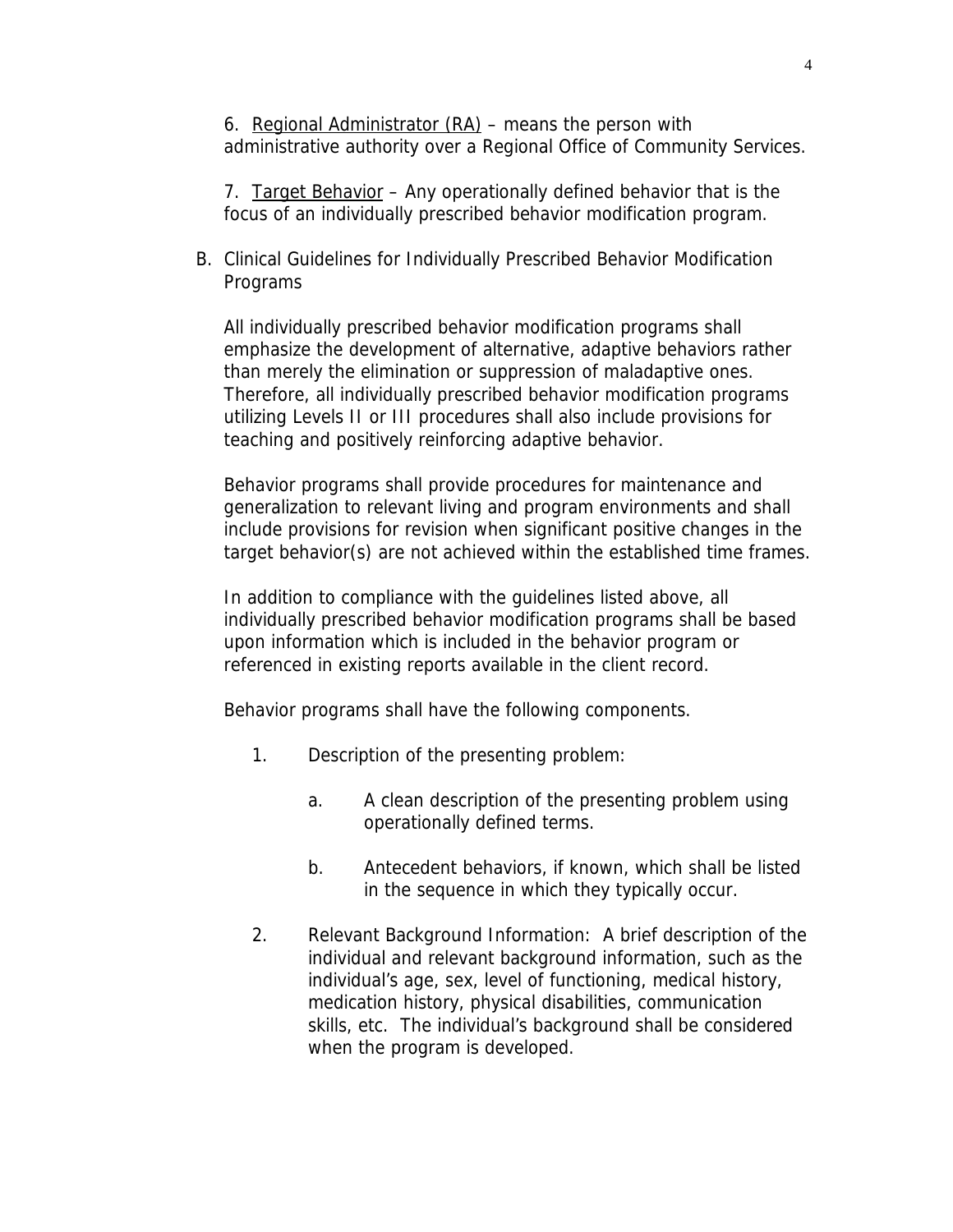- 3. Description of Previous Intervention Approaches: A short summary of previous intervention approaches, how long they were used, and their outcome.
- 4. Behavioral Assessment and Functional Analysis: While related and overlapping, these two processes emphasize different aspects of the behavior modification situation. These processes shall continue throughout the implementation of a behavioral program, especially when the program is implemented in more than one setting and/or by several workers. Evidence shall be available that comprehensive behavioral assessment and functional analyses were conducted, including but not limited to the following information:
	- a. Data on the target behavior (e.g., frequency, intensity, duration); typically referred to as "baseline" data.
	- b. Data showing the specific circumstances in which the behavior occurs and does not occur using standard behavioral data collection methods.
	- c. Assessment of the antecedents and consequences of the behavior.
	- d. Analysis of the function that the behavior has for the person (e.g., attention-seeking, avoidance, communication).
	- e. An analysis of the person's environment(s) in regard to availability of reinforcement, availability and appropriateness of activities, level/type of social interaction, physical characteristics, and so forth especially as these elements relate to the target behavior.
	- f. Identification of current and potential reinforcers especially as they relate to aspects of the person such as likes and dislikes, interests, and other personal characteristics.
	- g. A relevant inquiry into the medical status of the person; for cases in which there may be a medical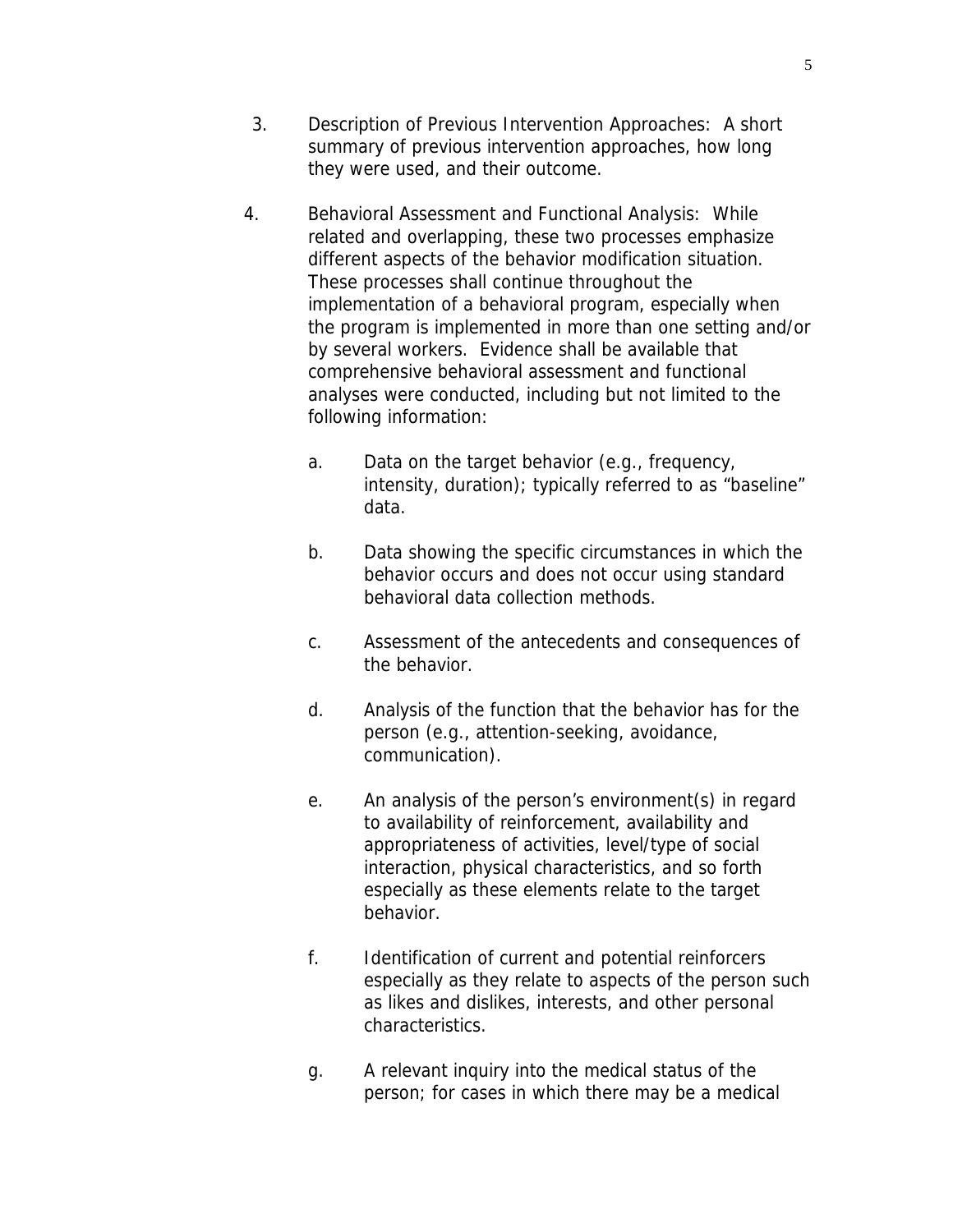cause for the target behavior, written certification by a physician that such causes have been evaluated and ruled out or are being further explored must be provided.

- h. Current medications, reasons for taking medications, and any side effects of medications that are relevant to the target behavior.
- i. Information from additional evaluations, if indicated.
- 5. Description of the Proposed Intervention: This shall include:
	- a. A description of the proposed strategy.
	- b. If a Level II or III strategy is used, a strategy for teaching/increasing appropriate alternative behavior.
	- c. A discussion of the anticipated effects, side-effects, risks, and benefits of the intervention.
	- d. A description of the procedures designed to ensure maintenance and generalization.
- 6. Medical Clearance: The need for medical clearance is evaluated by the IDT. Under some circumstances, an individual's medical and/or physical condition may be adversely affected by a particular intervention (e.g., physical restraint applied to an individual with a limb dysfunction, heart condition, etc). In such cases, written certification by a physician and the use of the proposed intervention is not contraindicated by the individual's physical or medical condition shall be provided.
- 7. Rationale for the Proposed Intervention: This should include an explanation of how the proposed intervention addresses the target behavior with specific regard to the information obtained through the behavioral assessment. A literature review supporting the use of the proposed intervention may be provided or maintained on file for interventions which deviate from the mainstream of clinical practice which may be viewed as controversial. If the techniques deviate from the mainstream of clinical practice or may be viewed as controversial, a literature review supporting the use of the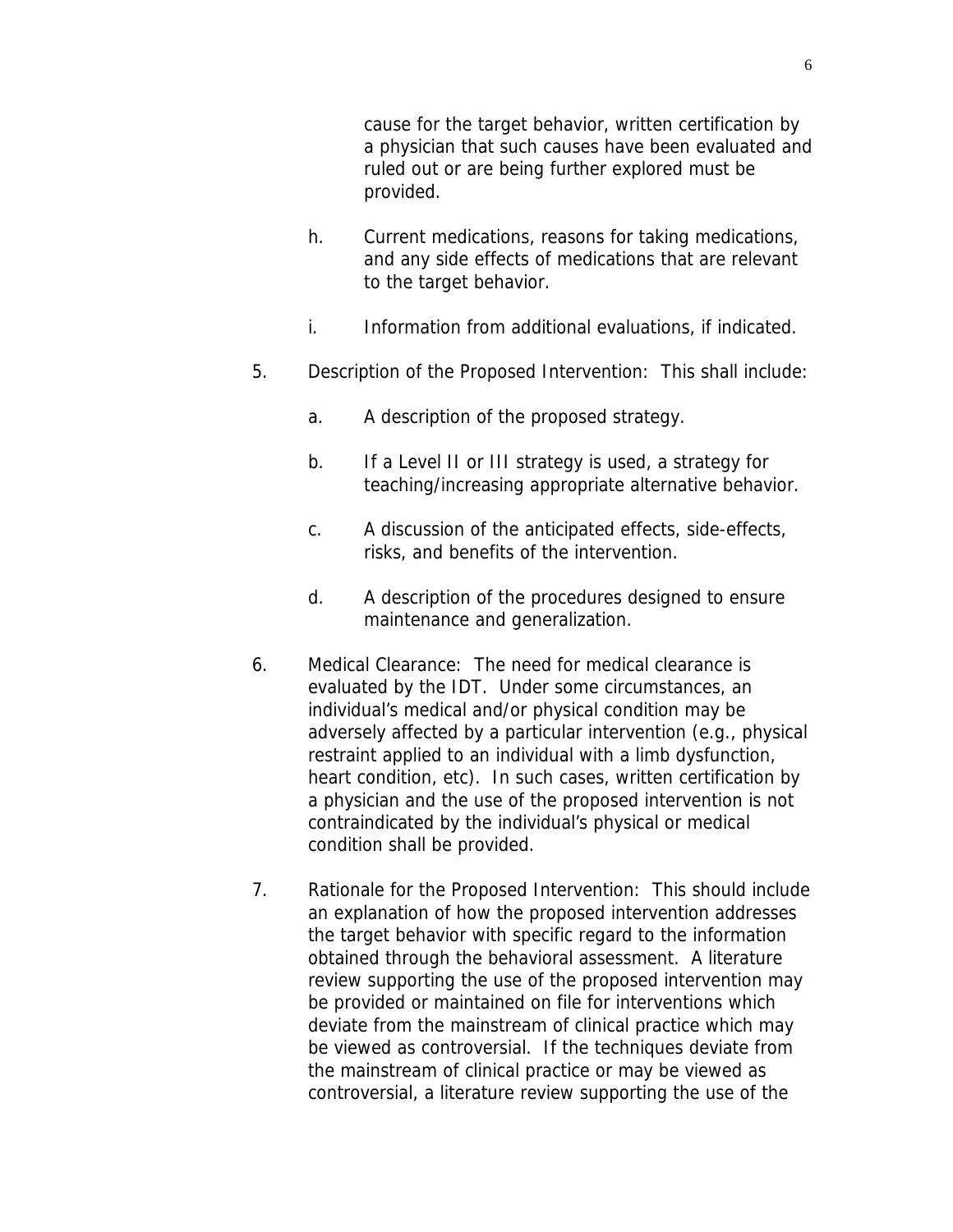proposed intervention shall be provided and maintained on file.

- C**.** Credentials shall be designated for staff members responsible for developing behavior modification programs (except for Level I).
	- 1. Authors of behavior modification programs shall at a minimum have:
		- a. A bachelor's degree in psychology, special education, sociology, guidance and counseling or social work.
		- b. One year of experience in working with developmentally disabled persons involving behavior modification.
	- 2. Staff positions shall be designated who will be trained and authorized to apply the specific program.
	- 3. Staff who are authorized to implement the individually prescribed Behavior Modification Program shall complete the following training:
		- a. Orientations to behavior management strategies.
		- b. Orientation to Abuse and Neglect policies.
		- c. Specific in-service training, with appropriate documentation, prior to the implementation of an individually prescribed behavior modification program, to teach proper application of behavioral strategies.
	- 4. Staff member skills will be monitored on a periodic basis to ensure competency.
		- a. Designated staff shall show the ability to:
			- 1. Identify target behaviors.
			- 2. Demonstrate application of behavioral strategies.
			- 3. Demonstrate the ability to collect data.
- D. Approval Requirements for Individually Prescribed Behavior Modification Programs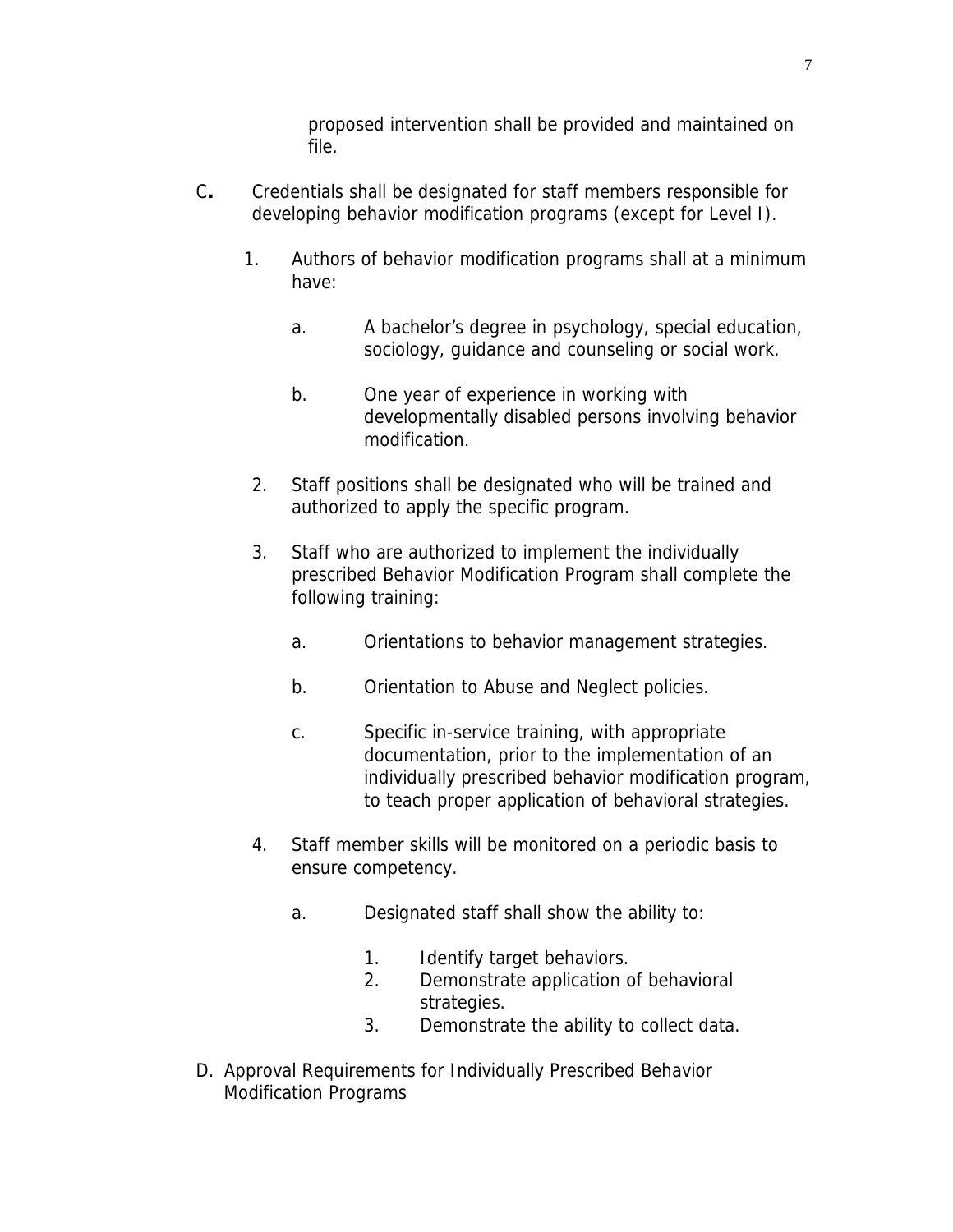- 1. If an individually prescribed behavior modification program employs strategies from more than one category, the most extensive approval procedure, appropriate to the category used, shall be followed.
- 2. Level I requires the approval of the individual's IDT.
- 3. Level II requires approval of the individual's interdisciplinary team which must include a member with behavioral expertise in compliance with the credentials cited under V.C.I of this circular.
- 4. Level III requires the approval of:
	- a. BMC
	- b. HRC
	- c. If an emergency exists, approval by the full BMC and chairperson of the HRC may be granted with full HRC review to follow.
	- d. Informed consent
	- e. CEO or RA approval.
- 5. Medical Certification

Shall be secured when, in the judgement of an IDT, the strategy presents an element of physical risk to the individual. Written certification from a State licensed physician shall indicate that the individual's medical condition does not preclude the use of the proposed behavioral strategy(ies). In assessing the potential for physical risk, an individual's pre-existing physical, psychological and medical conditions shall be considered.

6. Informed Consent

Refer to Division Circular #41 for specifics.

| _EVEL | IDT        | <b>BMC</b> | HRC. | MEDICAL       | <b>INFORMED</b> | CEO OR RA |
|-------|------------|------------|------|---------------|-----------------|-----------|
|       | EVALUATION |            |      | CERTIFICATION | CONSENT         |           |
|       |            |            |      | $***$         |                 |           |
|       | v*         |            |      | $***$         |                 |           |
|       | v*         |            |      |               |                 |           |

MANDATED APPROVAL MECHANISMS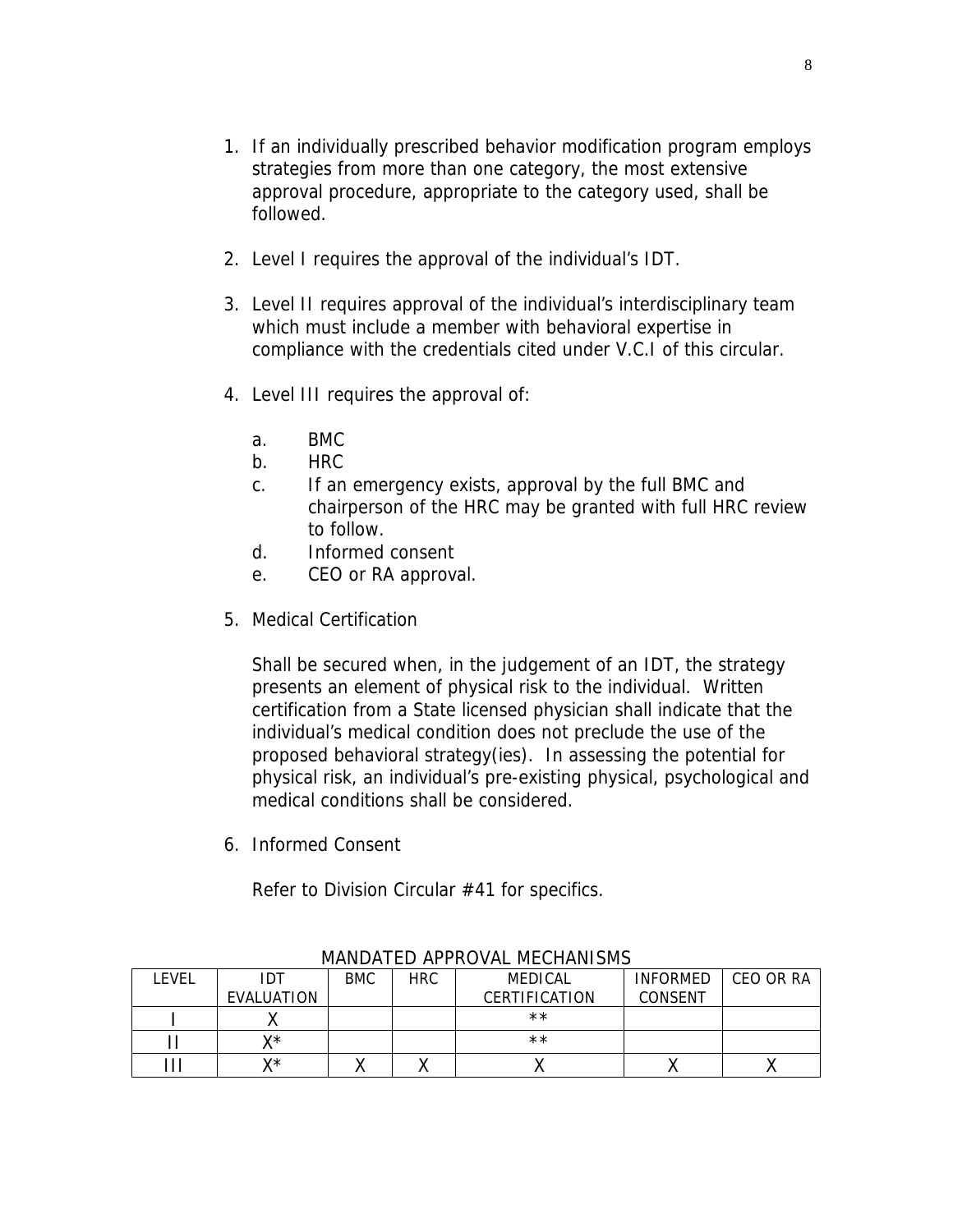\*IDT must include a member with behavioral expertise in compliance with the credentials cited under V.C.I of this circular.

\*\*Must be obtained if in the judgement of the IDT, the strategy presents an element of physical risk to the individual.

E. Levels of Approval

The Division recognizes the vast array of behavior management interventions in current practice. The Division has placed strategies into three levels using a combination of many factors such as risk of physical injury, risk of improper implementation, restrictiveness, and social acceptability. Each level coincides with the necessary approval mechanisms for safeguarding the individuals served. The Division requires that strategies in each level receive the corresponding approval.

Level I

Correction – Requiring an individual who has disrupted a social or physical environment to restore that environment to its "normal" state utilizing verbal/ gestured prompts.

#### Differential Reinforcement of:

- 1. Alternative Behavior Reinforcing an alternative behavior which serves as a functional substitute for the target behavior.
- 2. Communication Behavior A type of differential reinforcement of alternative behavior which involves reinforcing an appropriate communicative act (e.g., verbal, gestured) which serves as a functional substitute for the target behavior.
- 3. Higher Rates of Behavior Reinforcing the target behavior when it occurs more than the specified number of times per interval.
- 4. Incompatible Behavior Reinforcing a specified behavior which is physically or functionally incompatible with a target behavior.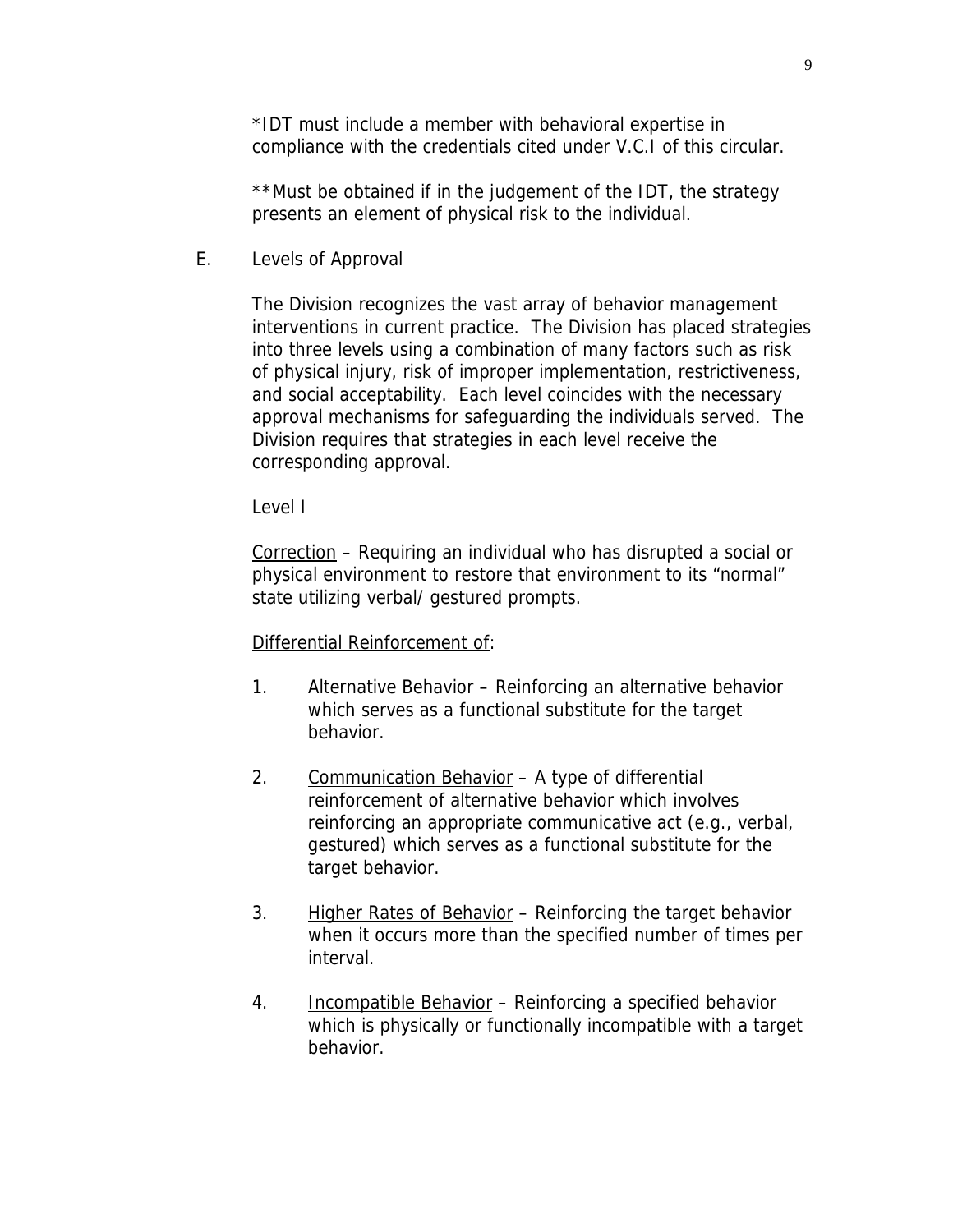- 5. Lower Rates of Behavior Reinforcing the target behavior when it occurs less than the specified number of times per interval.
- 6. Other Behavior Reinforcing at the end of a specified interval for engaging in any behavior other than the target behavior during that interval.

Extinction – Withholding a consequence that has been maintaining or increasing a target behavior.

Time Out from Positive Reinforcement – Removing an individual from the presumed source of reinforcement for the target behavior, using only gestured/verbal prompts for a period not to exceed five (5) minutes.

Pointed Praise – Ignoring the target behavior of an individual while praising the behavior of other individuals.

Relaxation Training – Any skill training designed to elicit a relaxation response.

Sensory Stimulation – Providing sensory stimulation presumed to be reinforcing to the individual which is intended to decrease the target behavior.

Stimulus Change – Introducing and/or altering a visual or auditory stimulus which is intended to produce a transitory period of target behavior reduction.

Stimulus Control – Providing and/or maintaining stimulus (e.g., environmental) conditions which set the occurrence or nonoccurrence of a target behavior.

Level II

Correction – Requiring an individual who has disrupted a social or physical environment to restore that environment to its "normal" state utilizing verbal gestured prompts.

Negative Practice – Requiring the individuals to repeatedly practice the target behavior with verbal/gestured prompts.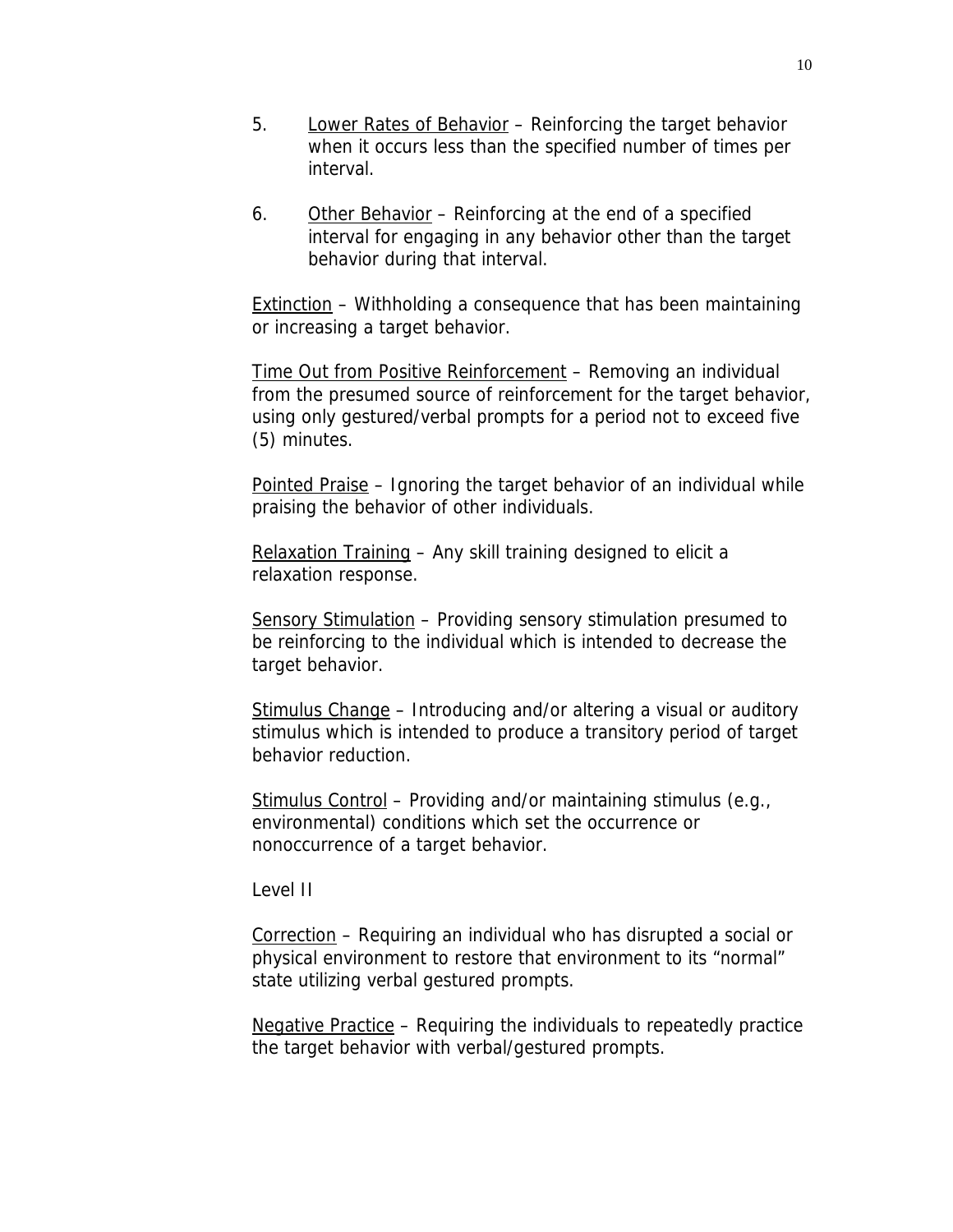Response Cost – Removing predetermined reinforcers (e.g., tokens, privileges) contingent upon the occurrence of target behaviors. The predetermined reinforcers may not include the removal of personal property or access to routine community activities.

Satiation – Providing unlimited access to those reinforcers that have been maintaining the target behavior.

Time Out from Positive Reinforcement – Removing an individual from the presumed source of reinforcement for the target behavior, using verbal, gestural and/or physical prompting/manual guidance without significant resistance for a period not to exceed fifteen (15) minutes.

Level III

Aversive Stimulation – Contingently applying an aversive stimulus. The aversive stimulus must be documented as eliciting an escape or an avoidance response (e.g., lemon juice, ammonia capsules, water mist, etc).

Manual Restraint – Restricting the individual's freedom of movement either partially or totally by means of personal control techniques. Personal control techniques are considered distinct from physical prompting which is a procedure involving physical contact for the purpose of acquisition of a specific skill or behavior.

Meal Modification – Contingently altering any aspect of an individual's normal meal routine including the amount consumed (not the nutritional value) as well as when and where it is consumed, as part of a planned behavioral program.

Mechanical Restraint – Contingently applying a device that restricts movement (e.g., helmet, wrist and ankle ties) as distinguished from its emergency use addressed in Division Circular #20.

Overcorrection with or without Positive Practice – Requiring the individual to overcorrect the environment or social effects or other consequence of the target behavior.

Response Cost – Removing predetermined reinforcers, which include personal property or routine community activities contingent upon the occurrence of the target behaviors.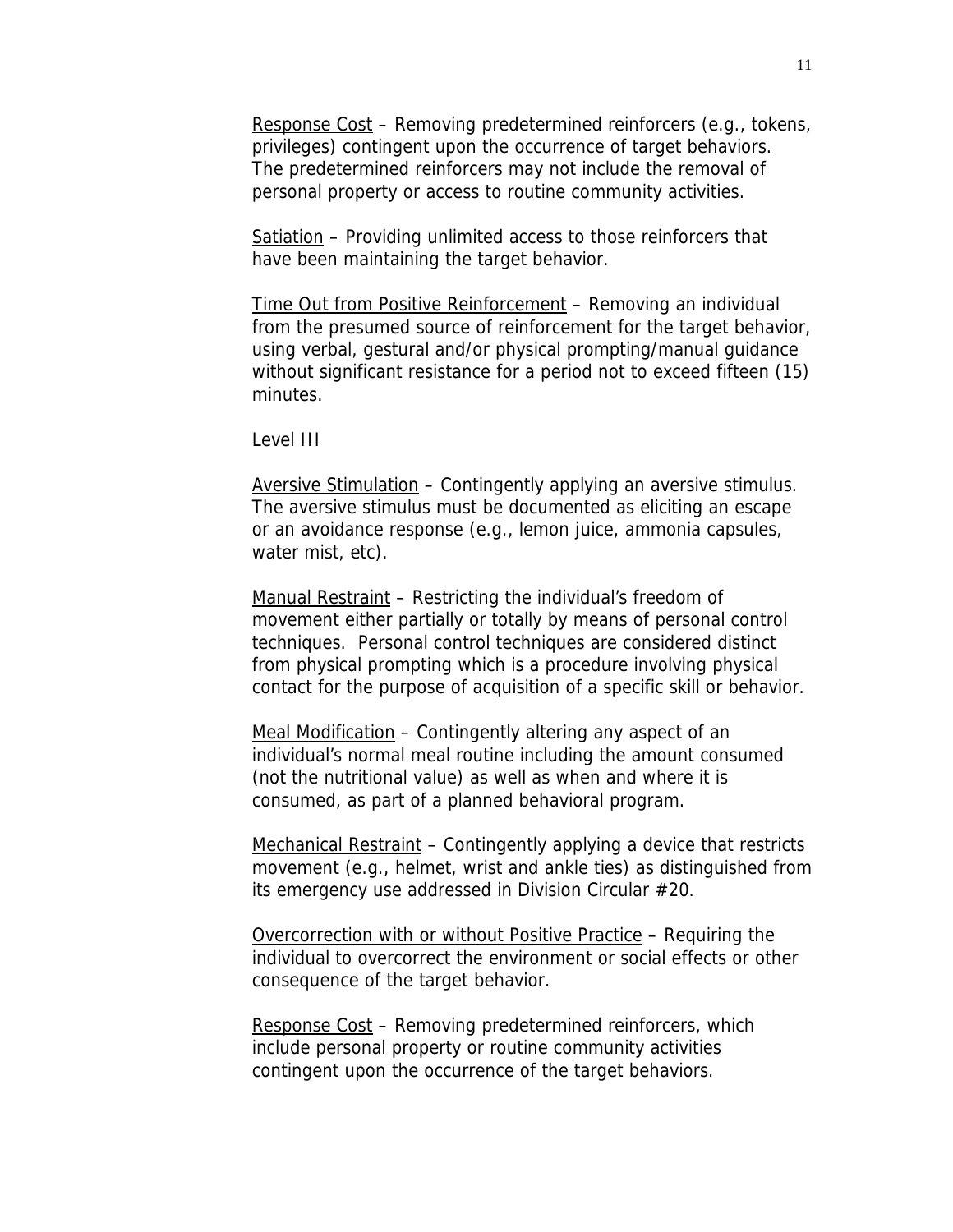Sensory Masking – Contingently blocking sensory input. The use of such items as hoods, pillow cases and sacks as facial screens is prohibited.

Time Out from Positive Reinforcement – Using any time out procedures not described in Categories A and B.

Time Out from Positive Reinforcement in a Designated Room – Temporarily removing an individual from positively reinforcing events to a room used exclusively for the purpose of implementing a time out from positive reinforcement intervention procedure. The implementation of this procedure is contingent upon an occurrence of a specified target behavior.

- F. Any highly aversive technique not specifically listed in this circular such as electric shock, contingent slapping, automated vapor spray, etc. may not be used under the terms of this circular without specific review and approval by the Division Director and the appointment of a guardian ad litem when appropriate.
- G. Authorization to Use Level II and III Strategies in Individually Prescribed Behavior Modification Programs
	- 1. Authorizations may be made as follows:
		- a. Any developmental center, private residential facility, the Office of Community Services or private agency requesting approval to utilize Level II and/or III strategies must submit to the Director, Division of Developmental Disabilities, a comprehensive written procedure manual governing the use of such interventions.
		- b. The use of Levels II and/or III strategies in a Division operated day program or in a Community Care Home licensed and regulated under N.J.A.C. 10:44B shall be developed through the Regional Office in accordance with the Community Services Behavioral Manual.
		- c. A community based provider agency may elect to use the Community Services Behavior Manual rather than develop an independent manual. The provider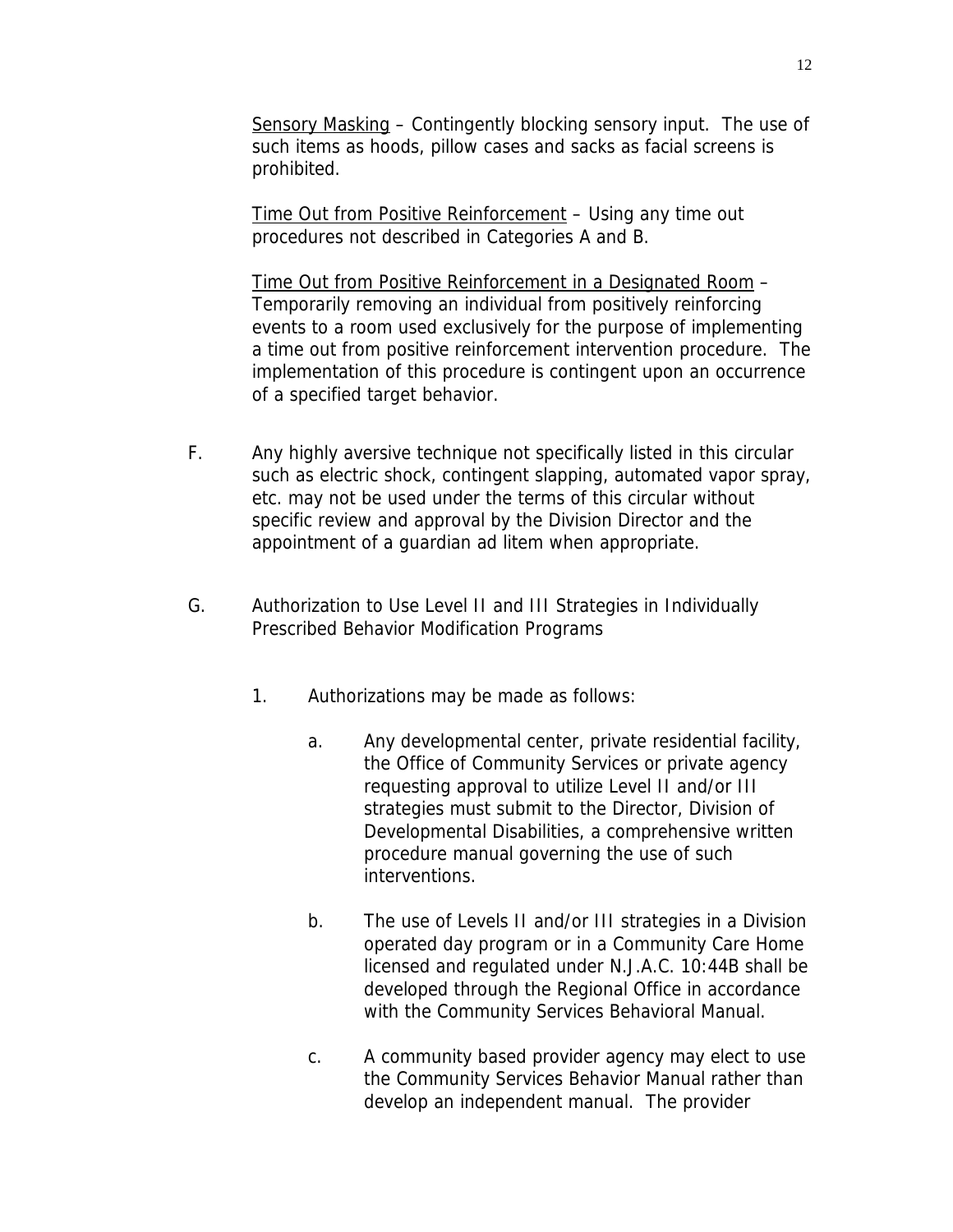agency shall develop a Memorandum of Understanding governing how the Community Services Behavior Manual will be utilized. That Memorandum of Understanding shall be developed in cooperation with the Regional Office.

- 2. Manuals submitted shall address the following:
	- a. The agency's philosophy with respect to behavior management programs.
	- b. The specific categorized behavioral strategies which shall be authorized.
	- c. Procedures describing the intervention process. Procedures shall address behavior assessment and functional analysis and strategy development as outlined in this circular.
	- d. Staff training programs and procedures to assure staff competence.
	- e. Description of the approval process.
	- f. The maintenance of a central file of individually prescribed behavior modification programs using Level II or III strategies that are currently employed at the facility. This file shall be available at all times.
- 3. All manuals and Memorandums of Understanding shall be submitted to a review committee appointed by the Division Director.
	- a. The nature of the population served, conformity with the requirements of this circular and other relevant criteria shall be considered.
	- b. The committee may request clarification or suggest changes. The comments of the committee shall be provided to the agency in writing.
	- c. When submitting revisions, the agency shall include a cover memorandum which specifically identifies each